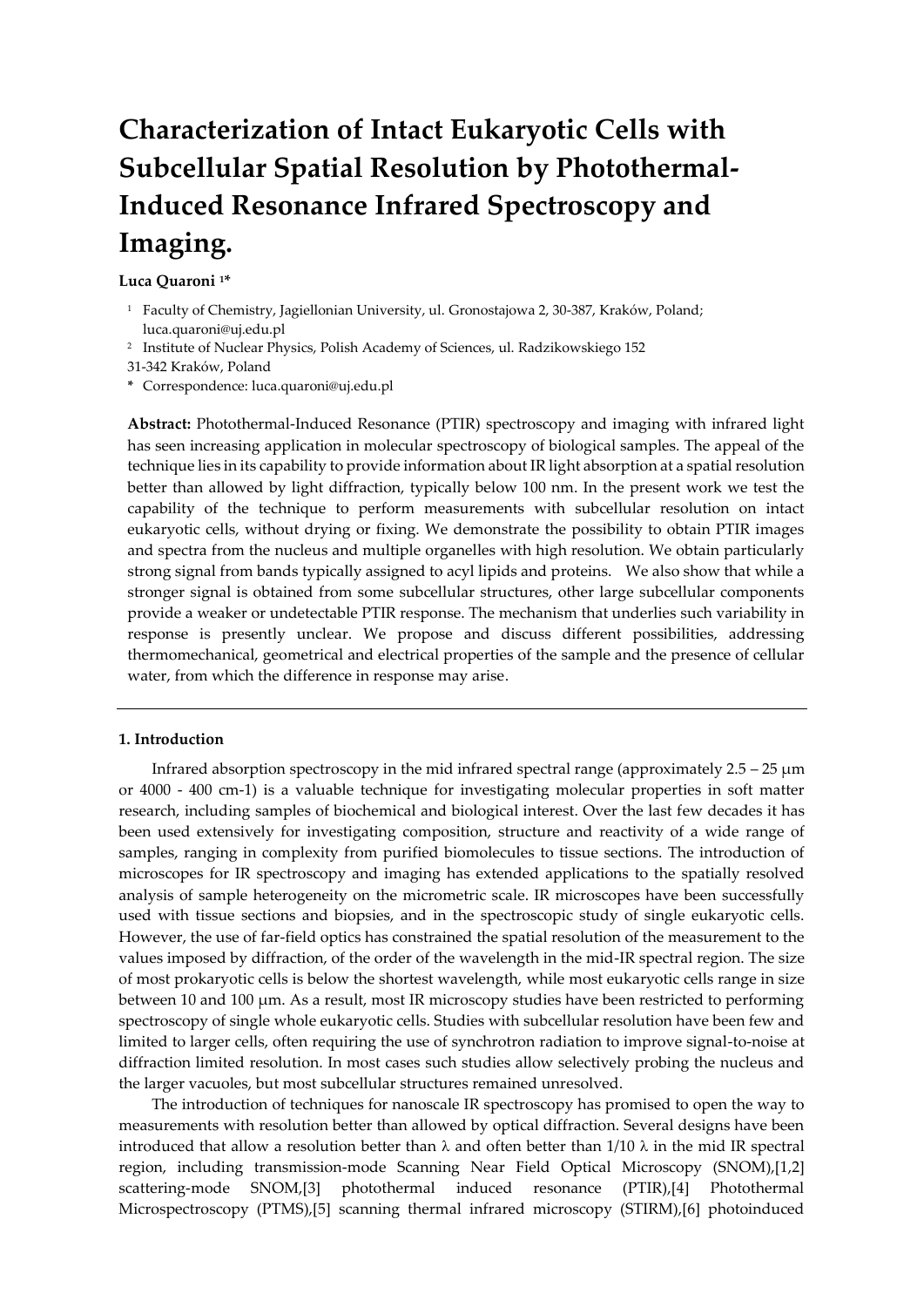force microscopy (PiFM).[7] Among these techniques, PTIR detects absorption of IR light by relying on the deflection of an AFM probe following photothermal expansion of the sample in the contact location. PTIR was originally introduced by Dazzi et al. [4] and was based on the use of CO2 and Free Electron Laser (FEL) sources for excitation. The later introduction of a more extensive park of benchtop light sources, including Optical Parametric Oscillator (OPO) and Quantum Cascade Lasers (QCL), allowed extending the accessible wavenumber region and introducing novel experimental configurations that made the technique more accessible and applicable to a wider sample range.[8] As a result, PTIR has seen increased application in material characterization, particularly concerning soft matter samples. These developments have been recently reviewed. It is generally accepted that PTIR can be successfully used for the study of single cells with a resolution better than 100 nm.[8] Samples that have been investigated by PTIR to date include both prokaryotic cells [9–12] and eukaryotic cells.[13–20] Among the latter, one example includes the study of living yeast.[16] To our knowledge, the latter is the only reported example of PTIR measurements on a single living cell in an aqueous environment to date. The reason for the limited amount of work done on the subject can be ascribed to the difficulty of performing PTIR measurements in an aqueous solution. Complications arise from a combination of factors that include the high absorption of water in the mid-IR region, the need to retain the alignment of a light beam that crosses the air-water interface, and the general damping of cantilever resonances in a liquid medium. [21] Optical and mechanical limitations make even the measurement of simple molecules challenging. The use of an aqueous environment is often considered a necessary condition for the investigation of living cells, because it reproduces the typical conditions used in cell culture. However, while water retention in a eukaryotic cell maintains cellular viability, the presence of a bulk aqueous environment at the exterior of the cell is not strictly necessary. Living cells in vertebrate tissue exist in three-dimensional ensembles that have no direct contact with a bulk aqueous phase. Only few of them exist in aqueous suspension, notably blood cells, while more exist in tissue layers in contact with an aqueous phase, such as epithelial cells in blood vessels. It is therefore of interest to explore the feasibility of PTIR measurements on eukaryotic cells in the absence of a bulk aqueous phase but without drying of the cells. We want to assess the capability of the sample to retain its structure despite the mechanical stress associated to AFM scanning in contact mode and the thermal stress associated to PTIR measurements. In the present work we use buccal cheek cells because of their accessibility and because of their stability when exposed to air. The cells can be collected together with their coating of salivary biopolymers, which are involved in the retention of humidity in the mouth cavity and contribute to the stabilization of the sample in the atmosphere. We perform both spectromicroscopy and imaging experiments on the cells and demonstrate the capability to resolve subcellular structures less than a micrometer in size.

# **2. Results**

We used PTIR in contact mode to obtain images and single spectra of freshly collected buccal epithelial cells. Cellular topography was characterized by recording AFM images in contact mode. The cells responded well to contact scans, without major structural changes and were mechanically stable over multiple AFM imaging scans. When measured with high resolution, either in AFM and/or in PTIR images, (under irradiation with IR light), the cells displayed only slow changes in morphology over time, within the range of sample drift. This morphological evolution appears to be the result of slow drying and mechanical settling of the cell, rather than of mechanical damage caused by scanning, as already remarked. We then recorded multiple parallel AFM and PTIR images of the sample ranging from a full cell to subcellular regions of decreasing size. Figure 1 shows an AFM image and corresponding PTIR images of a single whole cell and of a subcellular portion. The wavelengths for photothermal excitation were chosen to match the known absorption bands of cellular samples between 1700 cm-1 and 1000 cm-1 .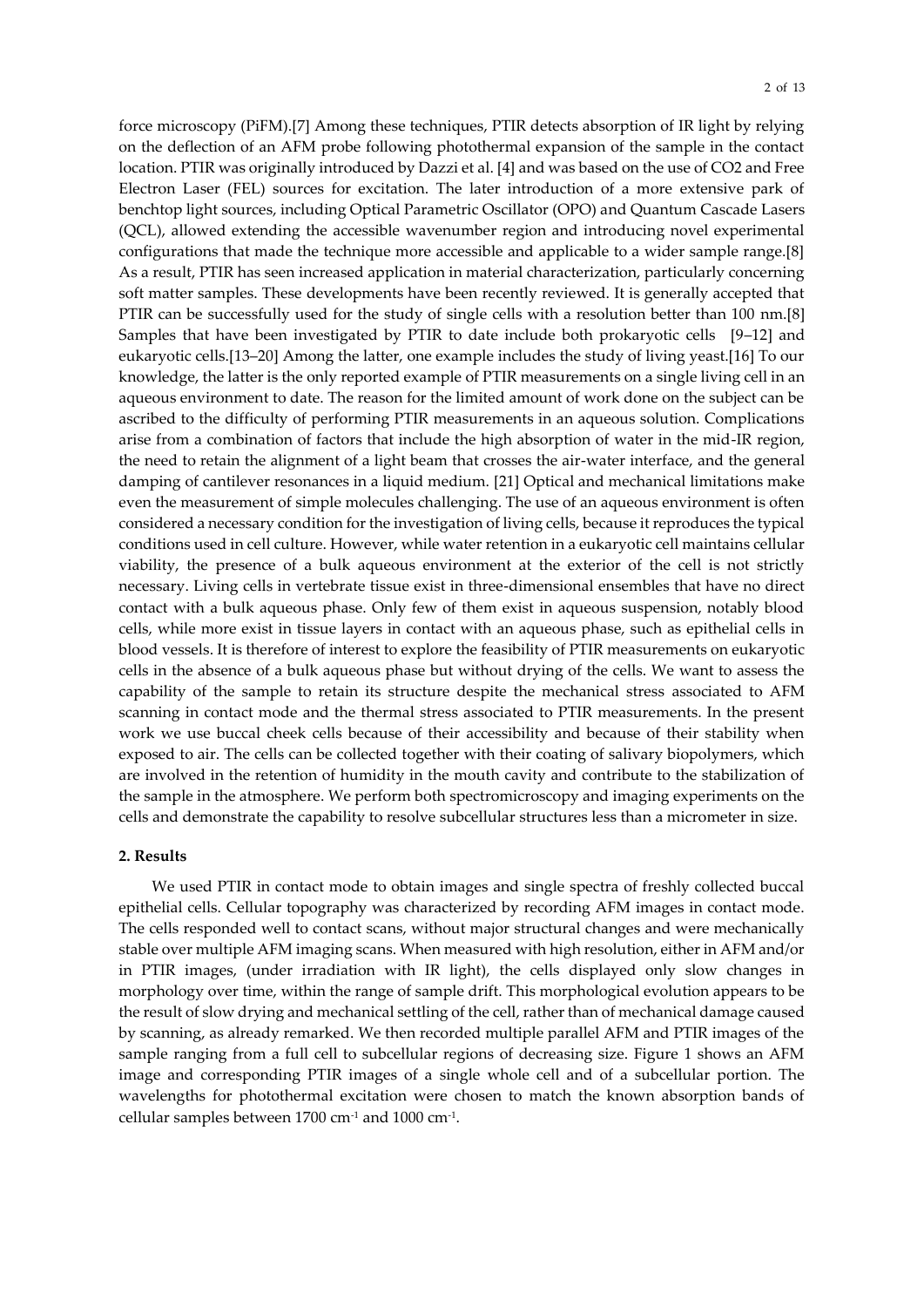

**Figure 1.** AFM and PTIR images of a single hydrated buccal cell. A) AFM height map of whole cell. B) PTIR map of cell at 1678 cm<sup>-1</sup>, C) PTIR map at 1650 cm<sup>-1</sup>, D) PTIR map at 1545 cm<sup>-1</sup>, E) PTIR map at 1440 cm<sup>-1</sup>, F) PTIR map at 1380 cm<sup>-1</sup>, G) PTIR map at 1275 cm<sup>-1</sup>, H) PTIR map at 1090 cm<sup>-1</sup>. I) AFM height map of cell detail. J) PTIR map of cell detail at 1650 cm<sup>-1</sup>, K) PTIR map at 1545 cm<sup>-1</sup>, L) PTIR map at 1440 cm-1 , M) PTIR map at 1380 cm-1 , N) PTIR map at 1275 cm-1 , O) PTIR map at 1090 cm-1 .PTIR Maps B, C, D and J, K, L were measured at 8% of maximum power, other maps at 17% of maximum power.

The overview of a cell topography by contact mode AFM is shown in Figure 1a. The cell appears to be flattened on the surface of the support. The nucleus can be easily identified because it gives rise to an ellipsoidal protrusion 8-10 µm in size. Similarly to the case of adherent cells, the nuclear location corresponds to the position of maximum thickness for the cell, about 1.8 µm in our case. From this position the cell body decreases progressively in thickness towards the edges. Much of the cell body appears to be between  $0.6$  and  $1.2 \mu m$  in thickness. Overall the cell has a granular appearance and inspection of a portion at higher resolution (Figure 1J) shows a rough and puckered surface, with rugosity of the order of 100 - 200 nm. Except for the nucleus, no other subcellular structures can be clearly discerned from the topography image.

PTIR images of the same cell were recorded while exciting the sample at different wavelengths, corresponding to different absorption peaks. The nucleus is clearly observed with excellent contrast in images collected at most wavelengths, except at 1090 cm-1 , which provides a weak image. In addition to the nucleus, a strong signal is observed from particles with a spheroidal or occasionally oblong structure, about 0.5 to 1.5 µm in size, which can also be observed at all excitation wavelengths. Because of size, abundance and cellular distribution, the structures are likely identified as organelles, probably peroxisomes or lysosomes, although we cannot rule out mitochondria or lipid droplets. Except for these structures, very weak signals are obtained from the remainder of the cell. The signal decreases rapidly away from the nucleus, at all exciting wavelengths, and is close to zero mV throughout much of the cell volume.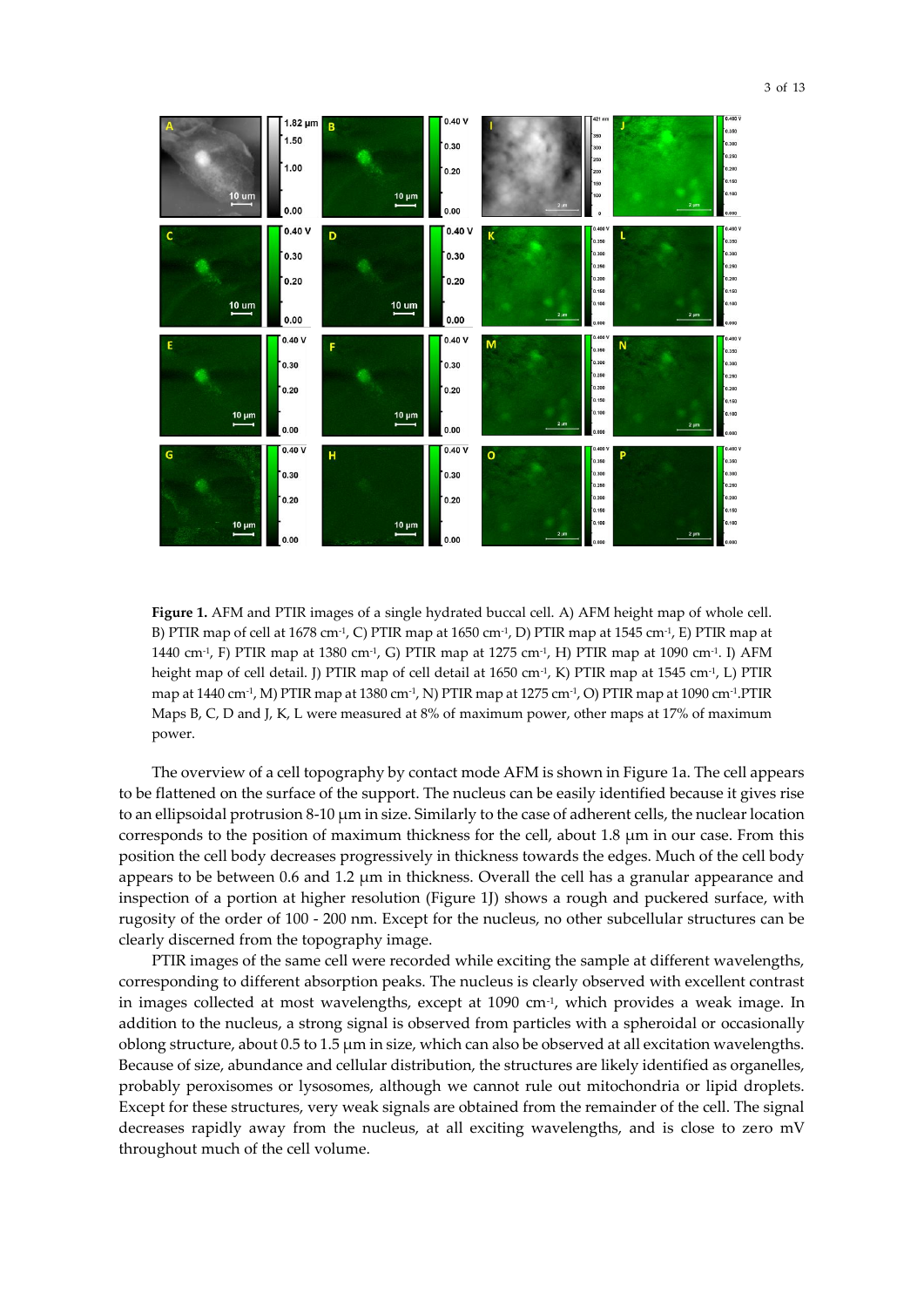

**Figure 2.** AFM maps, PTIR maps and single spectra of subcellular locations. A) PTIR image of portion of a buccal cell collected with  $1670 \text{ cm}^{-1}$  excitation. B) AFM height image of the same cellular portion as in A. C) Deflection image of the same cellular portion as in A. D) PTIR spectra recorded in different locations of the sample region, numbered according to panel A. Power was set at 20% of the maximum.

Figure 2 shows spectra collected at single locations of a cell (this is a different cell than the one used in Figure 1). AFM and PTIR images were used to locate an area of interest, in this case a portion of a cell away from the nucleus. The region allows us to investigate multiple organelles in a single frame, as well as the space between them. The PTIR map at 1670 cm-1 does not show any obvious correspondence with the height and deflection maps, showing that contributions from topography, even if present, are not dominating the PTIR signal. The probe was located at the selected position and spectra were recorded using the second resonance of the cantilever (Figure 2D).

Repeated measurements of the sample over several hours (not shown) show little change in overall structure of PTIR images, with the only change being a slow decrease of signal intensity, although the cell does not appear to dry out.

All PTIR spectra show a similar pattern of bands. The strongest bands are observed at 1650 cm- $^{\text{\tiny{1}}}$  and 1545 cm $^{\text{\tiny{1}}}$ , as is common in the IR absorption spectra of single cells. This region is typically dominated by a strong contribution from the Amide I and Amide II band doublet of polypeptides and amides, plus water, although contributions from amines, carboxylate and other carbonyl groups are also present. Weaker absorption bands are observed at lower wavenumbers, down to 1050-1100 cm-1 . Most spectra display similar band patterns and differ mostly in overall intensity. The main clear variable between spectra is a set of peaks at 1740 cm-1 , 2850 cm-1 and 2925 cm-1 . The bands are present in all spectra measured on organelle particles but are not seen when measuring away from them. In cellular IR spectra these bands typically arise from the long chain acyl groups of fatty acids and lipids, including phospholipids and triglycerides, although overlap with bands from other molecular components is also possible. Remarkably, other bands arising from acyl lipids, such as the CH<sup>2</sup> bending mode around 1460 cm-1 and headgroup vibrations around 1050 cm-1 - 1090 cm-1 are not obvious and may be present only as weak or unresolved components of the broad featureless bands observed below 1500 cm-1 . Stronger spectra arise from the brighter spots observed in the PTIR map. In contrast, spectra measured away from the organelles are much weaker and allow discerning only the doublet of peaks in the Amide region (Also see supplementary information for more examples of spectra). The intensity of the spectra does not seem to be clearly related to the thickness of the sample: positions 4, 5, 6 and 7 give the strongest spectra despite being as thick as positions 2 and 3. Figure 3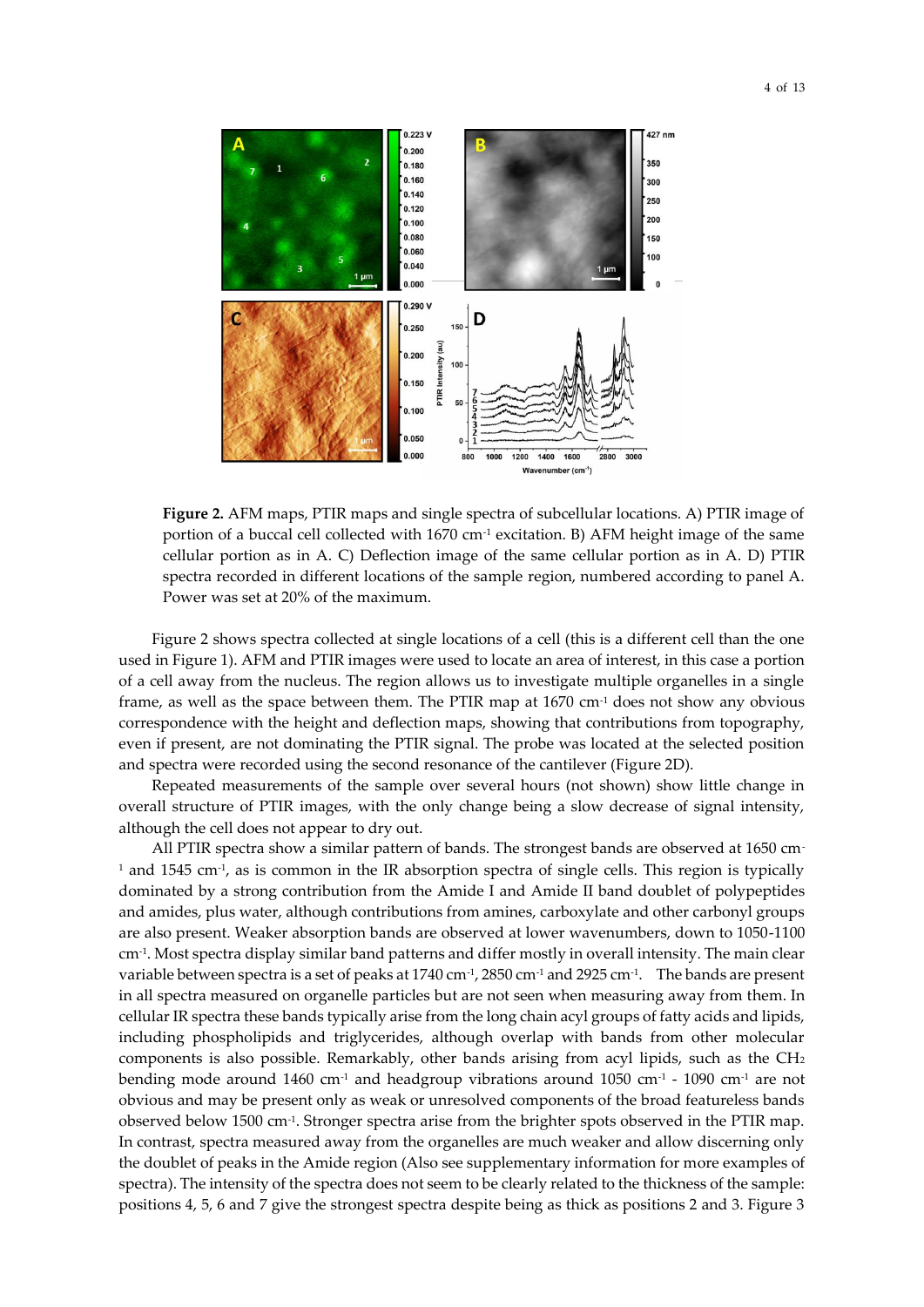highlights this observation by showing matched profiles along selected locations of a height map and the corresponding PTIR map from Figure 1. The stronger spikes on top of the two PTIR profiles are signals from organelles.



**Figure 3.** Comparison of Height and PTIR Amplitude profiles with excitation at 1678 cm-1 for a single cell. A – Height map. B – PTIR map with 1678 cm-1 excitation, collected in synchrony with A. C – Profiles along line 1 in A and B. D - Profiles along line 2 in A and B.

# **3. Discussion**

Buccal cheek epithelial cells are components of the mouth epithelium that are continually shed into the saliva. The cells are harvested either from the saliva or directly by scraping the epithelium in a variety of states, ranging from intact to micronucleated, binucleated, pyknotic or karyolitic. The cells can be successfully transferred to culture conditions, indicating that at least some of them are generally viable. [22,23] When tested by Trypan Blue, a large number of cells shows dye exclusion, indicating that the membrane is generally intact. However, dye exclusion tests on these cells are also known to give ambiguous results, with some live cells showing dye uptake [23] and we cannot confirm whether the individual cells investigated in this work are actually alive. We avoid cells with irregular appearance and fragmented edges and select cells with a visible nucleus which is at least 8- 10 µm in size, to exclude karyolitic, necrotic and binucleated cells. Even when exposed to the atmosphere in the course of the measurement the cells dry out slowly and retain their morphology for a few hours and over repeated AFM and PTIR scans. The stability of this cellular system in air is remarkable and permits collecting multiple AFM/PTIR images of the same cell at different excitation wavelengths without loss of structure. A measurable PTIR signal is obtained even at relatively modest excitation power (~0.1 - 1.0 mW). Together with the stability of the sample, the response permits collecting multiple PTIR images at different wavelengths while retaining comparable structure.

Supporting Figure 1 compares the results for two separate cells of different thickness and structure. Comparison of the PTIR signal at the nuclei shows that the intensity is proportional to the height of the nucleus. For bulk compounds, the PTIR signal is expected to increase with the thickness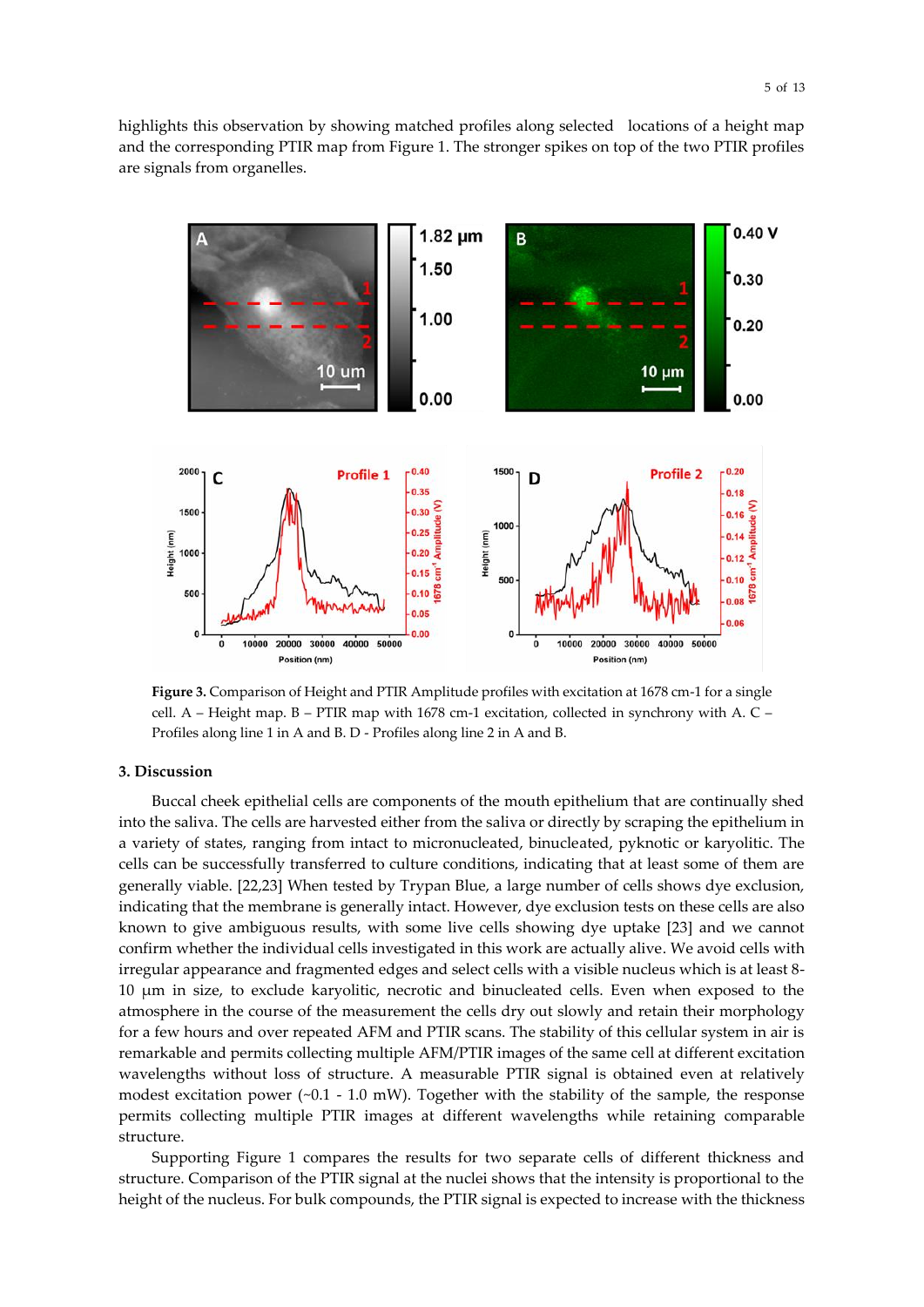of the sample, as shown experimentally in the case of polymethylmethacrylate (PMMA), for which the signal shows a linear increase with sample thickness, up to about 1 µm, followed by a decrease. [24] However, complications are observed for layered materials, where the mechanical properties of the tip-sample contact affect signal intensity.[25] In our experiments, the linearity of the response with thickness is confirmed when looking at nuclei of different thickness (See Supporting Information and Supporting Figure 1). However, the relationship between sample thickness and signal intensity is no longer linear when comparing different subcellular regions. Comparison of PTIR and AFM topography maps of Figure 1 show that the PTIR signal is maximal at the nucleus, corresponding to about 1.8 µm in thickness, but is minimal or absent in other locations of the cell that are as thick as 1  $\mu$ m. The organelles are about 0.5 to 1  $\mu$ m thick but provide a stronger signal than cellular regions of comparable or greater thickness. Figure 3 uses line profiles to highlight that signal intensity does not increase linearly with the thickness of the cell but is localized mostly at spherical or spheroidal structures. Apart from nucleus and organelles, the only other visible structures, although with weaker contrast, are pits and protuberances in the cellular surface that are apparent in higherresolution higher-intensity images (Figure 1 J-M). The latter structures arise from changes in the contact frequency of the tip as it scans through regions of the sample with different mechanical properties (see Supporting Information and Supporting Figure 2). Changes in the Young modulus of microscopic and nanoscopic regions of the surface, as revealed by changes in contact frequency, correspond to changes in PTIR signal that modulate the intensity of spectral bands and of PTIR maps. [26] This is further detailed in the Supporting Information (Supporting Figure 3 and associated paragraph). Overall, changes in the contact frequency introduce fine patterns in PTIR images, often with very high spatial resolution, which do not necessarily correspond to changes in the IR absorption of the sample. While these patterns contain interesting information about the micromechanical properties of the surface of the sample, they will not be addressed further in this work and will be the subject of future investigations.

The chemical composition of a eukaryotic cell is complex and inhomogeneous and varies throughout the location within the cell. Excitation at different wavelengths, corresponding to the absorption maxima of different molecular components, is expected to generate contrast based on the varying chemical composition and molecular properties of subcellular regions. This was indeed observed in our recent work on fixed fibroblast cells, where we could selectively image components of the cytoskeleton, lipid droplets, vesicles, and fragments of organelles by changing excitation wavelength.[18] Surprisingly, we cannot observe the same variety of structures in the present work. Overall it appears that the largest PTIR signals are produced by spheroidal organelles and are dominated by the bands typically assigned to acyl lipids and polypeptides, although other contributions are possible. Weaker signals come from the nucleus and seem to arise mostly from bands in the amide absorption region. Little contribution is seen on the nucleus from bands of acyl lipids, in agreement with what we know about its composition of the nucleus and with far-field FTIR studies of nucleated eukaryotic cells. Other components expected to give significant IR absorption, such as the larger cytoskeletal structures, are barely visible or not observed at all.

The relative lack of content in PTIR images is confirmed by spectromicroscopy measurements at specific locations. Strong spectra are observed when measuring on top of the organelles, with the band patterns expected from particles that are rich in both proteins and phospholipids. In contrast, much weaker spectra are measured elsewhere. In contrast to PTIR imaging measurements, PTIR spectra recorded on the nucleus, where the only obvious bands are the ones conventionally assigned to polypeptides and the overlapping water absorption, also show weak absorption bands. Some instances of PTIR measurements on fixed and dried cells [18] and on proteins [27] have provided extremely skewed Amide I to Amide II ratios, where the Amide II band is nearly undetected and/or where the Amide I band is unusually sharp. None of these effects, so far still unexplained, are seen in the spectra reported in this study.

Part of the difference between the PTIR spectra and maps of fixed and intact cells is likely due to the treatment that accompanied fixation. Fixed samples from our previous experiments had also been treated with Triton X-100 to disaggregate the cellular membrane. The treatment also appeared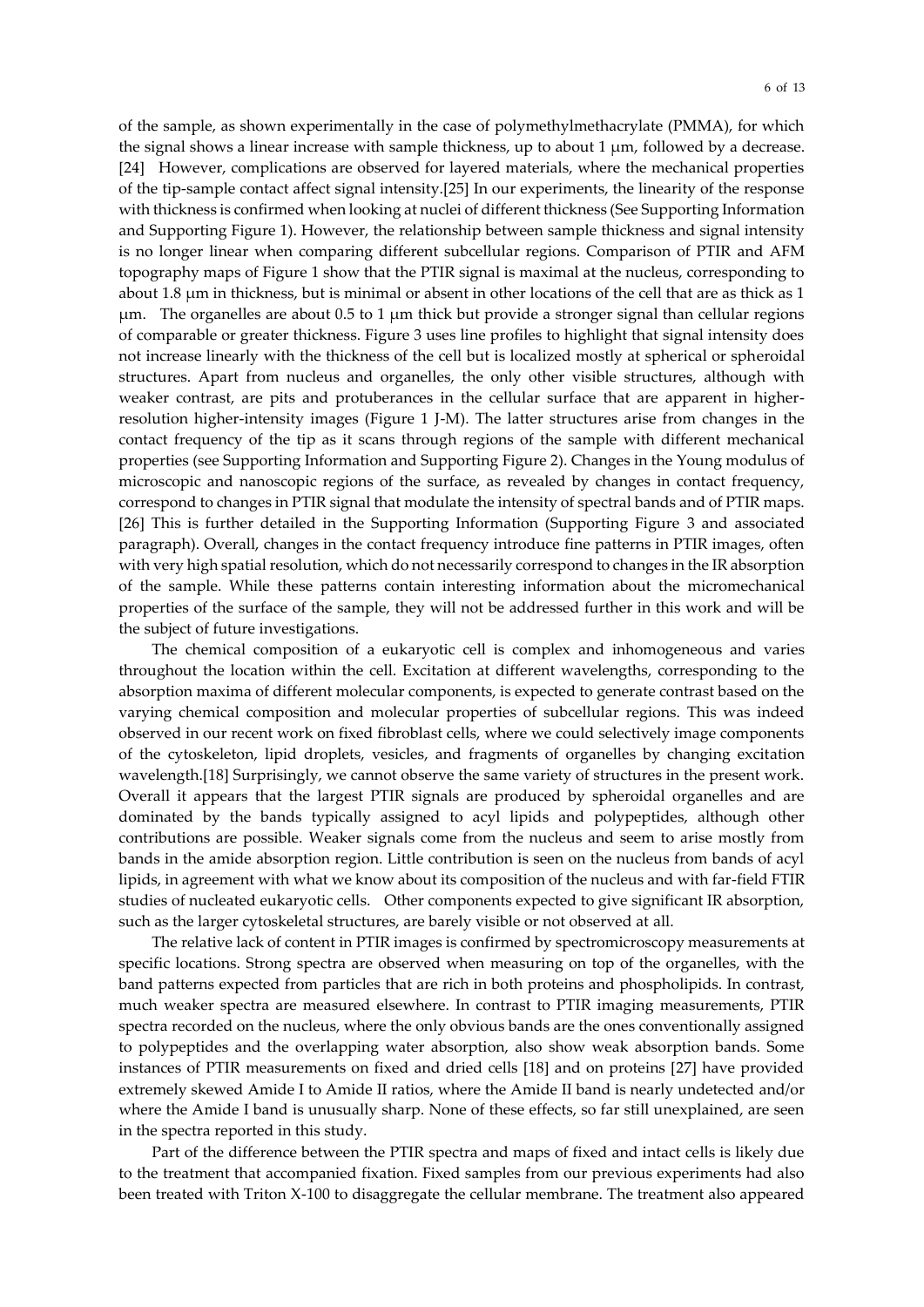to degrade most organelles. It is also likely that some of the larger lipid and protein rich particles that were observed in fixed cells (e.g. the lipid coated spheroid with a protein core shown in Figure 4 of reference [18]) are the remains of those of the organelles that survived fixation. Other differences, such as the difficulty in detecting cytoskeletal components, may arise from the physiology of the different cell types. The fixed cells studied in our previous work were fibroblasts, which display a more extensive cytoskeletal network related to their function.

One interesting question is the contribution of water absorption to PTIR spectra, particularly in the 1640-1650 cm-1 region. In far field FTIR measurements of aqueous samples this region typically shows saturation or higher noise levels due to decreased light throughput, hindering measurements of samples thicker than 10  $\mu$ m. In the present samples, avoiding the use of a bulk aqueous phase reduces this contribution to that of intracellular water (50% to 70% of cell mass, depending on cell type), in cells that are between 1 and 2  $\mu$ m at the thickest location. The contribution from water to the PTIR spectra of these cells, which falls at 1645 cm-1 in far-field IR absorption spectra of bulk water, is surprisingly small, even though the cells were not dried. Water is expected to contribute to cellular PTIR spectra in two ways. One is absorption of the incident laser beam itself by cellular water, which would lead to a drop in the intensity of the PTIR signal around 1645 cm-1 because of decreased incident power. For thicker samples or for samples in an aqueous medium this would lead to saturation effects and is one of the main complicating factors in performing PTIR in an aqueous environment. However, this is not expected in our case since cells are in air and thinner than  $2 \mu m$ . The other contribution would come from the photothermal expansion of water itself and would give a positive contribution to the PTIR signal. For an intact hydrated cell this is expected to be comparable to the contribution of other cellular components. This is not observed. The only indication that water may contribute to the PTIR spectrum is that the apparent ratio of bands at 1650 cm-1 and 1545 cm-1 is qualitatively higher than is commonly observed in the FTIR of fixed cells. One possible reason for the absence of a strong water contribution is that absorption at 1645 cm-1 is observed for bulk water, while the structure of water inside a cell is believed to be substantially different from and more ordered than that of the bulk liquid phase.[28] Cytoplasmic water is generally described as a complex web of interconnected water molecules that include the hydration sphere of all biomolecules within the cell and pockets of confined micro and nanoscopic water clusters. Detailed studies of the water bending mode for intracellular water have not been performed. Our previous studies on water turnover in cells in a heavy water medium suggest that it falls in the 1600 cm-1 - 1700 cm-1 region, since it cannot be resolved from the Amide I mode.[29] IR spectroscopy studies of this band for nanostructured water in biological macromolecules[30], nano-IR spectroscopy of confined water[31,32] and spectroscopic[33] and theoretical studies of solvated protons [34] have also shown that absorption of this mode can vary over tens of wavenumbers, depending on the microenvironment and molecular interactions of specific water molecules. The spread can lead to a broad and featureless absorption which may be hard to resolve from other contributions. Specific experiments are necessary to explain water IR absorption or lack thereof, in the cytoplasm of cells.

It is surprising to see such strong and specific response from the membrane components of single organelles under the measurement conditions used in this experiment. Mitochondria are enclosed by two membranes, while lysosomes and peroxisomes are enclosed by one membrane, corresponding to a phospholipid bilayer and associated proteins. Even accounting for the folding of the inner membrane of mitochondria into stacks of cristae, which increases the effective thickness, this is too small an amount of material and is not expected to give an easily detected signal. The measurement of monomolecular layers on gold (roughly equivalent to one leaflet of a membrane) requires the combined contribution of resonant mode PTIR, enhancement by optical coupling between a sharp metallic tip and a gold substrate, and a laser power of the order of 1 kW/cm2, none of which correspond to our experiment. A possible explanation is that the signal is affected by the heterogeneity in chemical composition of the sample and the difference in composition between the content of the organelles and other subcellular structures. Peroxisomes, lysosomes and mitochondria are all involved in lipid and protein metabolism and catabolism and accumulate acyl lipids and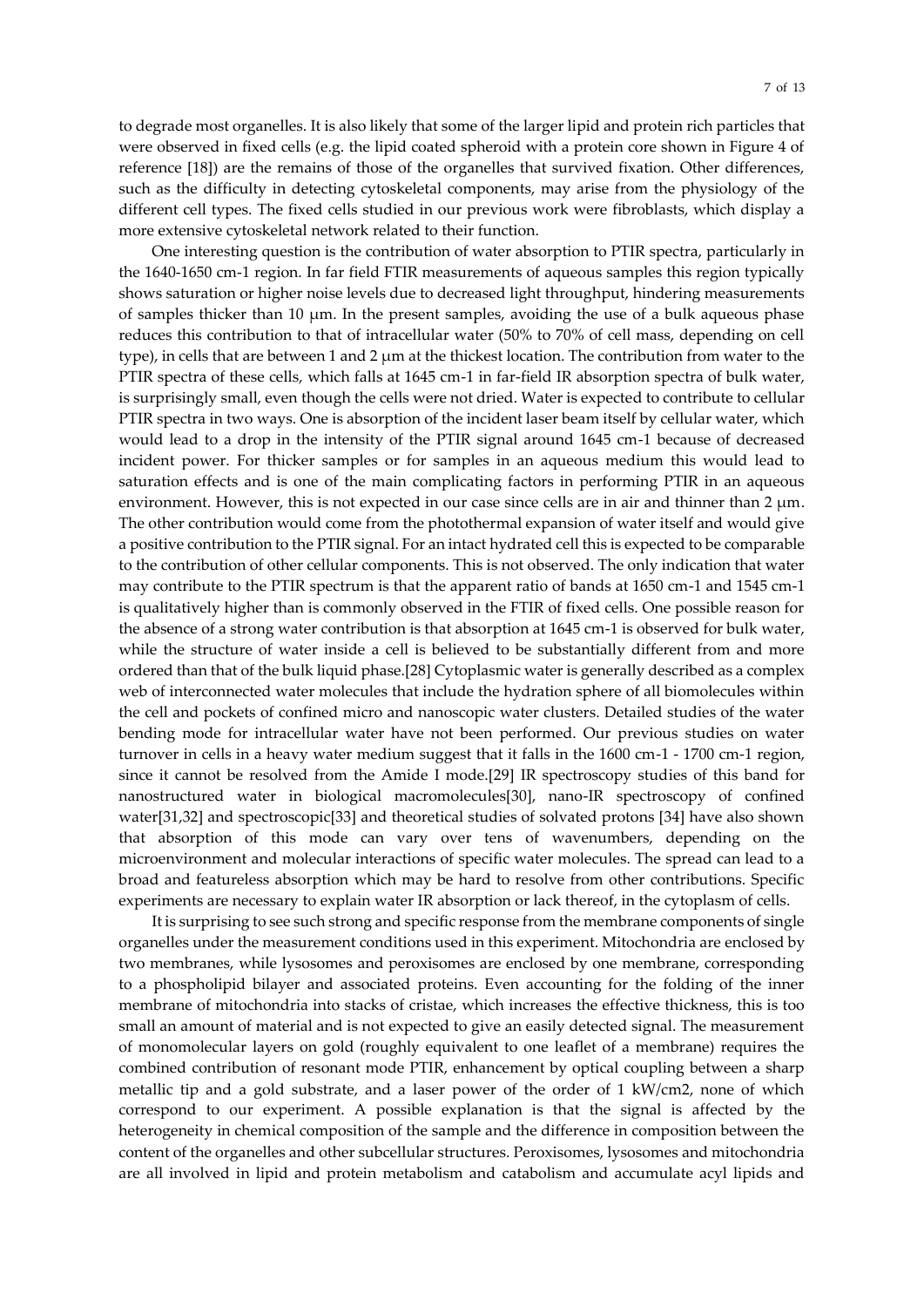proteins at high density. Other metabolites that are turned over by the organelles and can contribute to the observed spectra are small molecules containing amines or protonated carboxylic acid groups.

There are multiple conceivable explanations, not necessarily exclusive. One possibility is that the signal is modulated by the different mechanical properties of the organelles and the nucleus when compared to other structures. The mechanics of tip-sample interaction, as defined by the Young modulus, affect signal intensity [26], with changes in stiffness giving rise to changes in signal intensity.[25] Other thermomechanical parameters of the sample are predicted to affect the PTIR response, such as density, thermal conductivity and heath capacity.[26,35] It is known that some of these quantities are different from organelle to organelle, which allows their separation by centrifugation with a density gradient. Differential distribution of water within the cell is another factor that can have a major impact in the thermal capacity and thermal conductivity of an organelle and of its surrounding environment and can explain the different contrast observed between dry or fixed cells and intact cells which still retain a degree of hydration.

A contribution to the PTIR signal, not considered in existing theoretical treatments, may come from the electrical properties of the sample. Biological membranes act as capacitors, accumulating charges on opposite leaflets in the form of electrolyte distribution, a property which is exploited for energy storage and signal transduction within the cell. In our samples, water loss during the measurement has plausibly affected the distribution and effective concentration of electrolytes and their mobility, but without removing them from the cell. Photothermal expansion of membrane lipids and membrane proteins can affect the capacitance of membranes, which in turn would perturb the electrolyte distribution in the cytoplasm. AFM probes are known to be sensitive to changes in the electrical properties of the sample and AFM technology has been used to measure charge distribution, electrical potential and capacitance with high resolution. It is notable that the tip used in the present experiments, made of silicon with 20 nm gold coating, has similar design as the one used in the original demonstration of Kelvin probe microscopy.[36] However, an explanation based on changes in membrane capacitance does not account for the lack of a clear contribution from membranes of the Golgi and endoplasmic reticulum. In addition, the presence of adsorbed water on the sample surface, as in our samples, degrades contrast in Kelvin probe microscopy [37] and would lead to poorer contrast in intact cells than in fixed and dried cells. Based on the latter arguments, an electrodynamical interpretation of the effect looks unlikely.

Finally, the geometry of the observed structures could also affect signal generation. IR microscopy measurements with far-field optics are affected by distortion of spectral line shapes away from a purely absorptive profile because of optical effects that involve the interplay of the real and imaginary parts of the refractive index of the sample. [38] Most commonly, the distortion results in absorption bands taking on a derivative like profile when measuring objects with a spherical shape. No such distortions are obvious in the spectra reported in this work. This is expected, since IR absorption measurements that rely on the photothermal effect, including PTIR photoacoustic measurements, are generally free of contributions from the real refractive index.[39] However, the present experiments do show a stronger signal arising from structures with a spherical or spheroidal shape. The apparent correlation between shape and signal intensity leaves open the possibility that sample geometry may affect the response via a hitherto unknown mechanism.

With the present data set it is not possible to discriminate between the various hypothesis. It may eventually be possible in future work by appropriate experimental design and by the complementary use of modelling and computations.

#### **4. Materials and Methods**

PTIR measurements were performed on a nanoIR2 instrument (Anasys, Santa Barbara, CA, USA) working in contact mode using PR-EX-nIR probes. The probes are manufactured out of Au-coated silicon, have a cantilever with force constant 0.007 – 0.4 N/m, nominal tip diameter of 30 nm and eigen frequency equal to  $12.79 \pm 0.64$  kHz in air. The movement of the AFM laser was used to record the PTIR signal as an oscillatory decay. The peak to peak amplitude of this signal or the amplitude of a resonance peak in the cantilever spectrum were used as a measure of the PTIR signal intensity. The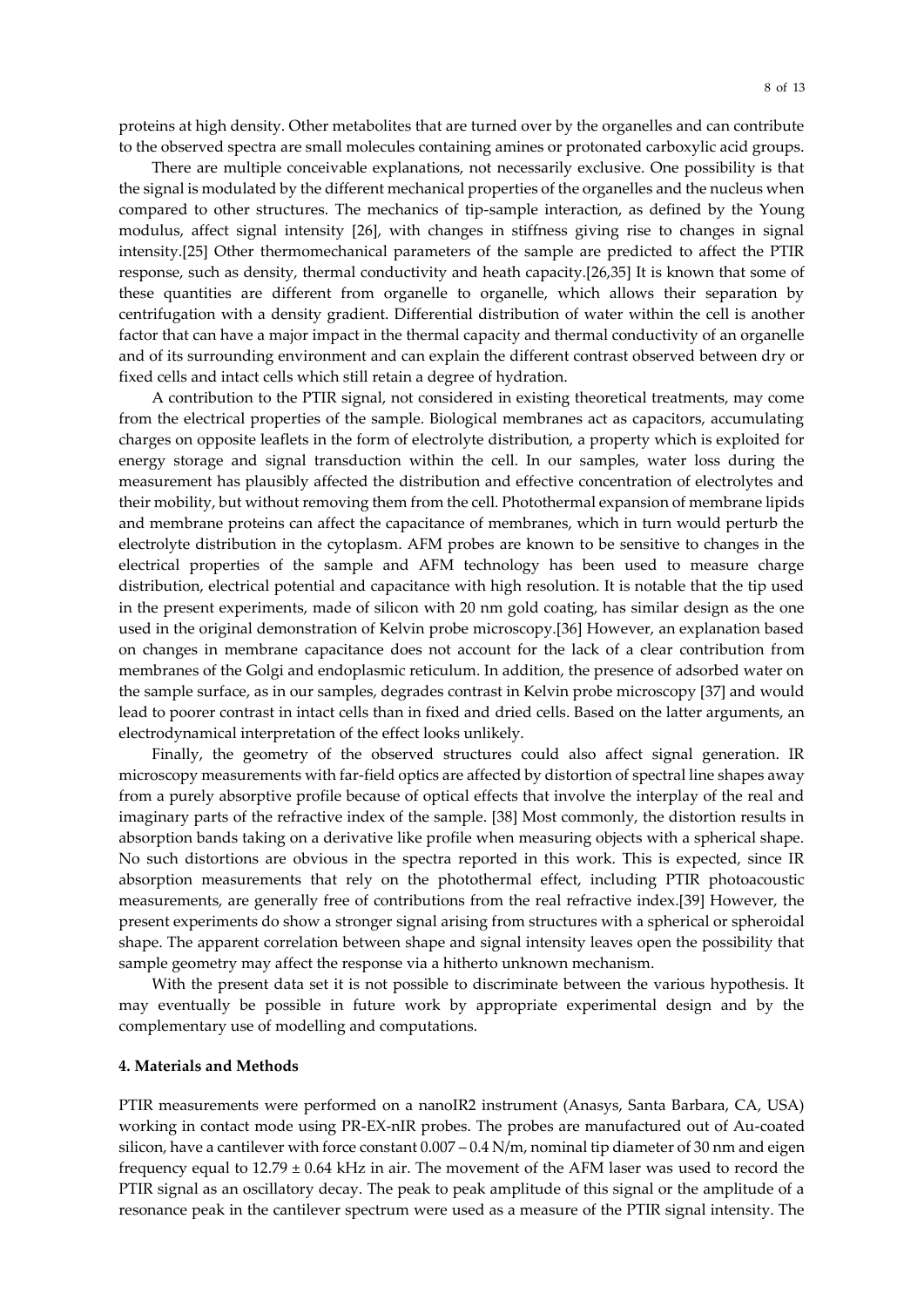resonance spectrum of the cantilever was calculated from the oscillatory decay using the Fast Fourier-Transform (FFT) algorithm.

An OPO (Optical Parametric Oscillator) laser was used as the excitation source. For the measurement of PTIR spectra, the laser was scanned from 900 cm−1 to 3000 cm−1 in 2 cm−1 steps, with a gap in the interval 1800 cm-1 - 2700 cm-1 to reduce measurement time. The plane of polarization was 90 degrees (perpendicular polarization) with a beam incidence angle of about 70 degrees from the normal. Power was set at 17% of the maximum and 512 measurements were co-averaged for each spectral point. The contact resonances were selected using a search location of 184 kHz and a Gaussian filter with a width at half-maximum of 10 kHz. The maximum peak-to-peak amplitude of the oscillatory decay was used for recording PTIR spectra. For the measurement of PTIR maps, the laser was set at the selected wavenumber while the AFM tip was scanned over the sample in contact mode. The contact mode scan was performed using a scan rate of 0.1 Hz to 0.2 Hz. Spatial resolution varied from 256-pixel per line to 512-pixel per line in the X and Y direction using the feedback loop of the Z scanner. The plane of polarization for the incident light was set at 0 or 90 degrees, parallel to the surface. Power was set at 8% to 20% of the maximum and 8 to 16 pulses were co-averaged for each spectral point. The contact resonance was selected using a search location of 64 kHz or 184 kHz via a Gaussian filter with a halfwidth of 10-50 kHz. Either the maximum peak-to-peak amplitude of the oscillatory decay or the amplitude of the resonance peak in the resonance spectrum were used for PTIR mapping. PTIR maps are not normalized to laser power by the nanoIR2 instrument during collection. AFM images were collected in contact mode using the AFM functionality of the nanoIR2 instrument, either without laser excitation or in conjunction with PTIR imaging. AFM and AFM-IR maps were imported into Gwyddion 2.53 (http://gwyddion.net/) for processing and presentation. All maps were corrected to assign a value of zero to the minimal signal. AFM-IR spectral traces were imported into OriginPro 2019 (Origin Lab) for graphical plotting.

Buccal cells were collected from the cheek epithelium of a volunteer via a buccal swab using a cotton tipped stick and transferred to a ZnSe window and used immediately. Samples were inspected using the optical imaging pathway of the instrument. Only cells with a larger, well defined nucleus were retained. Cells with a micronucleus, double nuclei, or a fragmented nucleus were avoided. Selected cells were used for PTIR experiments without further processing.

# **5. Conclusions**

We use PTIR to perform subcellular spectromicroscopy and imaging of intact buccal epithelial cells. The cells are measured in contact mode without being fixed nor actively dried and appear to retain their overall morphology and structure. The experiments demonstrate the possibility to obtain useful IR spectroscopic information on subcellular structures in cells without the use of fixation or extensive drying, thus avoiding the complications of measurements in aqueous solution. We show that the cells retain their structure despite being exposed to the mechanical and thermal perturbations associated to the PTIR measurements. The approach can be easily extended to other cellular systems and to tissue samples, thus providing a useful platform for spectroscopic studies of functional biological samples with spatial resolution unaffected by the diffraction limit.

We show that measurements on intact cells can resolve a multitude of subcellular structures in PTIR imaging and we can collect PTIR spectra of subcellular regions. However, image contrast and spectral band intensity cannot be explained purely in terms of differences in chemical composition and infrared light absorption. Most of the signal in PTIR images comes from spheroidal organellelike structures, possibly peroxisomes, lysosomes, and mitochondria. Other subcellular structures, such as the cytoskeleton, Golgi and ER membranes, cannot be clearly observed. Similarly, in spectromicroscopy measurements we also report selective response from only some molecular bands, mostly from polypeptides and acyl lipids, which contrasts with the known complexity of cellular IR absorption spectra. PTIR spectral bands from organelles are stronger than those recorded from other regions of the cell, in agreement with the conclusions from imaging experiments. This selective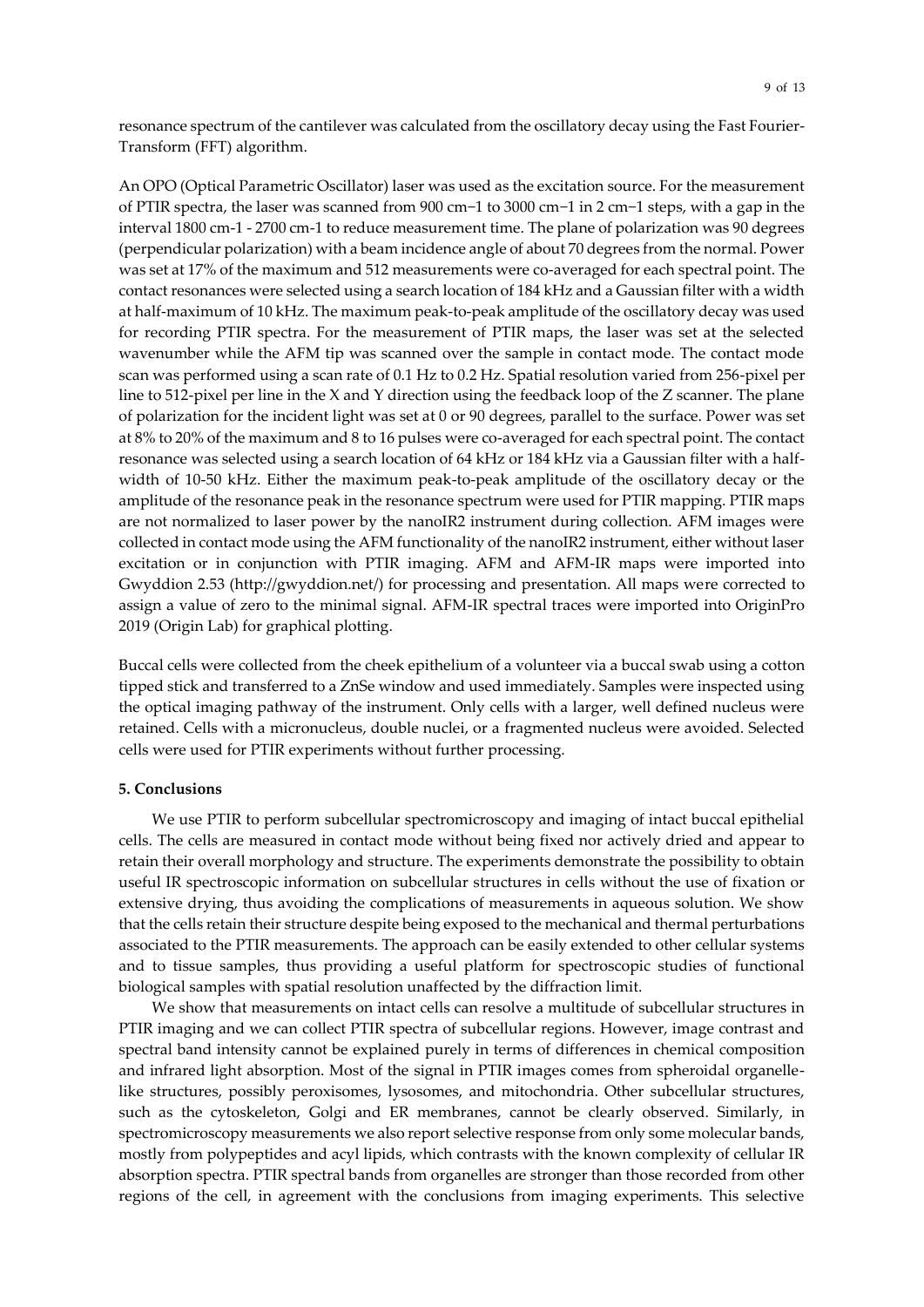response from specific organelles does not seem to correlate to compositional differences in a simple way. We explore the possibility that the properties of intact cells introduce specific effects in PTIR signal generation, possibly related to the presence of residual water in the sample. It is not clear at present if the peculiar photothermal response of intact cells arises from compositional, thermomechanical, electrodynamic or geometrical factors, or a combination of the same. Answering this question will be the subject of future investigations.

**Supplementary Materials:** The following are available online at www.mdpi.com/xxx/s1.

**Funding:** The research was performed using equipment purchased in the frame of the project co-funded by the Małopolska Regional Operational Programme Measure 5.1 Krakow Metropolitan Area as an important hub of the European Research Area for 2007–2013, project No. MRPO.05.01.00-12-013/15.

This work was in part supported by an OPU16 grant to Luca Quaroni from the National Science Center Poland under contract UMO-2018/31 / B / NZ1 / 01345.

The author is grateful to his wife for financial support during the writing up of the manuscript.

**Acknowledgments:** The author thanks prof. dr. hab. Czesława Paluszkiewicz, prof. dr. hab. Wojciech Kwiatek, dr. Natalia Piergies, of IFJ-PAN for instrumentation access and support, Dr. Miriam Unger, Dr. Anirban Roy, and the staff of Anasys/Bruker for helpful discussion and instrumentation advice.

**Conflicts of Interest:** The author declares no conflicts of interest.

#### **Appendix A: Comparison of different cells**

Supporting Figure 1 compares PTIR measurements on two different cells using the same excitation wavelength. The cells differ mostly for the size of the nucleus, which is flat and broader in panel A while it is rounded and compact in panel B. The thickness of the nuclei defines the highest position of the cell and allows us to compare signal intensity and sample thickness. It is assumed that the volume of the cell under the tip is dominated by the nucleus when the tip is located on the top of the cell. The ratio of the cell height between A and C is 0.61 and comparable to the ratio of PTIR intensity in the same location, approximately 0.68, showing that a linear relationship between thickness and intensity is retained at least in the nuclear position.



Appendix Figure 1. Comparison of AFM height and PTIR images for two different buccal cells. A,C - Height Maps. B,D PTIR maps at 1650 cm-1.

#### **Appendix B: Comparison of contact resonance frequency and IR peak map.**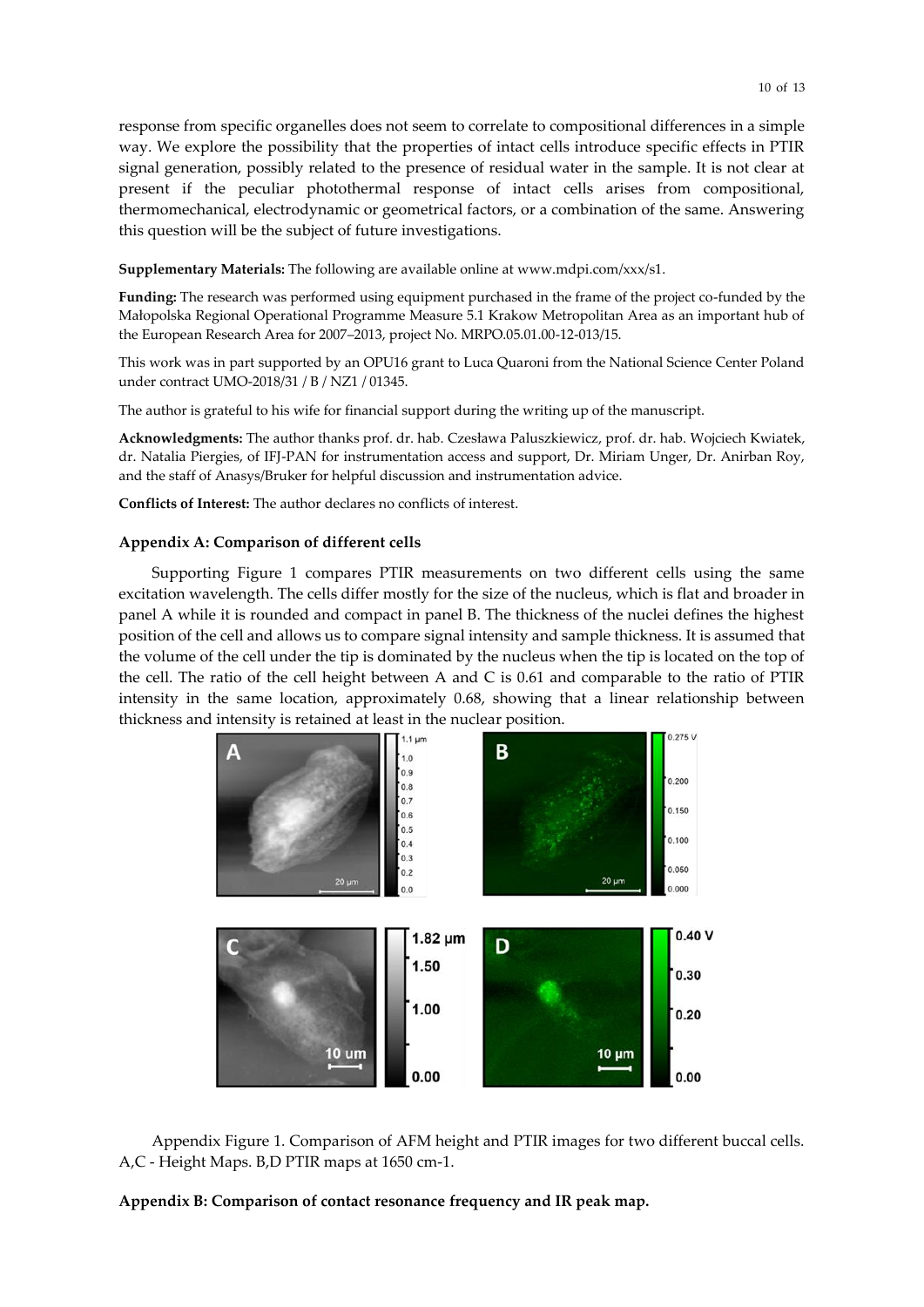Changes in contact frequency throughout the sample affect the intensity of the PTIR signal, leading to a corresponding modulation of the IR peak and IR amplitude maps. Supporting Figure 2 shows how the changes in a contact frequency map (Panel A) give rise to similar patterns in a PTIR map (Panel B) of a buccal cell. These patterns have a high apparent spatial resolution, comparable to tip size. However, this does not necessarily correspond to the spatial resolution of the spectroscopic information.



Appendix Figure 2. Comparison of (A) contact frequency map and (B) PTIR intensity map with 1678 cm-1 excitation. The arrows point at locations where a circular structure can be seen in both maps.

#### **Appendix C: Stability of the Cellular System.**

The stability of the cellular system at ambient conditions was investigated by repeated measurements over a few hours. Appendix Figure 3 compares AFM height and PTIR images collected with 2925 cm<sup>-1</sup> excitation 8.5 hours apart in the same region of the cell. The overall stability is remarkable and surprising. Height images indicate some minor contraction of the cell, and PTIR images show a minor decrease of signal intensity. Both effects may be due to water loss from the cell.



Appendix Figure 3. Comparison of AFM (A, C) and PTIR images (B, D) of a buccal cell kept at approx. 55% humidity for a few hours. A - AFM height at start; B - PTIR with 2925 cm<sup>-1</sup> excitation at start; C - AFM height after 8.5 h; D - PTIR with 2925 cm-1 after 8.5 h.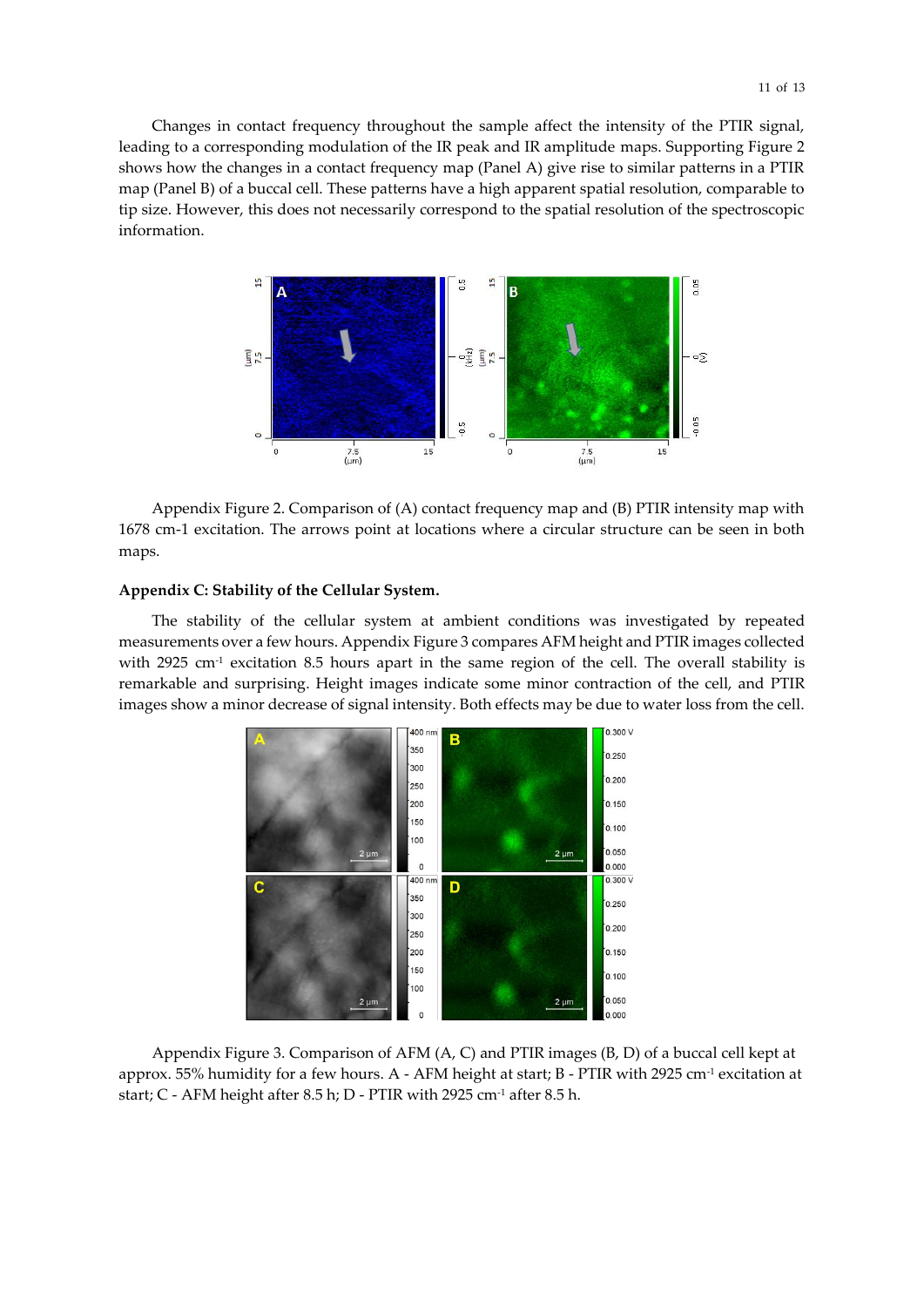# **References**

- 1. Dürig, U.; Pohl, D.W.; Rohner, F. Near-field optical-scanning microscopy. J. Appl. Phys. 1986, 59, 3318– 3327.
- 2. Cricenti, A.; Generosi, R.; Barchesi, C.; Luce, M.; Rinaldi, M.; Coluzza, C.; Perfetti, P.; Margaritondo, G.; Schaafsma, D.T.; Aggarwal, I.D.; et al. First experimental results with the free electron laser coupled to a scanning near-field optical microscope. Phys. Status Solidi Appl. Res. 1998, 170, 241–247.
- 3. Knoll, B.; Keilmann, F. Near-field probing of vibrational absorption for chemical microscopy. Nature 1999, 399, 7–10.
- 4. Dazzi, A.; Prazeres, R.; Glotin, F.; Ortega, J.M. Local infrared microspectroscopy with subwavelength spatial resolution with an atomic force microscope tip used as a photothermal sensor. Opt. Lett. 2005, 30, 2388.
- 5. Hammiche, A.; Pollock, H.M.; Reading, M.; Claybourn, M.; Turner, P.H.; Jewkes, K. Photothermal FT-IR Spectroscopy: A Step Towards FT-IR Microscopy at a Resolution Better Than the Diffraction Limit. Appl. Spectrosc. 1999, 53, 810–815.
- 6. Katzenmeyer, A.M.; Holland, G.; Chae, J.; Band, A.; Kjoller, K.; Centrone, A. Mid-infrared spectroscopy beyond the diffraction limit via direct measurement of the photothermal effect. Nanoscale 2015, 7, 17637–17641.
- 7. Rajapaksa, I.; Uenal, K.; Wickramasinghe, H.K. Image force microscopy of molecular resonance: A microscope principle. Appl. Phys. Lett. 2010, 97, 3–5.
- 8. Dazzi, A.; Prater, C.B. AFM-IR: Technology and applications in nanoscale infrared spectroscopy and chemical imaging. Chem. Rev. 2017, 117, 5146–5173.
- 9. Mayet, C.; Dazzi, A.; Prazeres, R.; Ortega, J.-M.; Jaillard, D. In situ identification and imaging of bacterial polymer nanogranules by infrared nanospectroscopy. Analyst 2010, 135, 2540.
- 10. Dazzi, A.; Prazeres, R.; Glotin, F.; Ortega, J.M.; Al-Sawaftah, M.; de Frutos, M. Chemical mapping of the distribution of viruses into infected bacteria with a photothermal method. Ultramicroscopy 2008, 108, 635–641.
- 11. Deniset-Besseau, A.; Prater, C.B.; Virolle, M.J.; Dazzi, A. Monitoring TriAcylGlycerols accumulation by atomic force microscopy based infrared spectroscopy in Streptomyces species for biodiesel applications. J. Phys. Chem. Lett. 2014, 5, 654–658.
- 12. Kochan, K.; Perez-Guaita, D.; Pissang, J.; Jiang, J.H.; Peleg, A.Y.; McNaughton, D.; Heraud, P.; Wood, B.R. In vivo atomic force microscopy-infrared spectroscopy of bacteria. J. R. Soc. Interface 2018, 15.
- 13. Baldassarre, L.; Giliberti, V.; Rosa, A.; Ortolani, M.; Bonamore, A.; Baiocco, P.; Kjoller, K.; Calvani, P.; Nucara, A. Mapping the amide I absorption in single bacteria and mammalian cells with resonant infrared nanospectroscopy. Nanotechnology 2016, 27, 075101.
- 14. Kennedy, E.; Al-Majmaie, R.; Al-Rubeai, M.; Zerulla, D.; Rice, J.H. Nanoscale infrared absorption imaging permits non-destructive intracellular photosensitizer localization for subcellular uptake analysis. RSC Adv. 2013, 3, 13789.
- 15. Kennedy, E.; Al-Majmaie, R.; Al-Rubeai, M.; Zerulla, D.; Rice, J.H. Quantifying nanoscale biochemical heterogeneity in human epithelial cancer cells using combined AFM and PTIR absorption nanoimaging. J. Biophotonics 2015, 8, 133–141.
- 16. Mayet, C.; Dazzi, A.; Prazeres, R.; Allot, F.; Glotin, F.; Ortega, J.M. Sub-100 nm IR spectromicroscopy of living cells. Opt. Lett. 2008, 33, 1611.
- 17. Policar, C.; Waern, J.B.; Plamont, M.A.; Clède, S.; Mayet, C.; Prazeres, R.; Ortega, J.M.; Vessières, A.; Dazzi, A. Subcellular IR imaging of a metal-carbonyl moiety using photothermally induced resonance. Angew. Chemie - Int. Ed. 2011, 50, 860–864.
- 18. Quaroni, L.; Pogoda, K.; Wiltowska-Zuber, J.; Kwiatek, W.M. Mid-infrared spectroscopy and microscopy of subcellular structures in eukaryotic cells with atomic force microscopy-infrared spectroscopy. RSC Adv. 2018, 8, 2786–2794.
- 19. Perez-Guaita, D.; Kochan, K.; Batty, M.; Doerig, C.; Garcia-Bustos, J.; Espinoza, S.; McNaughton, D.; Heraud, P.; Wood, B.R. Multispectral Atomic Force Microscopy-Infrared Nano-Imaging of Malaria Infected Red Blood Cells. Anal. Chem. 2018, 90, 3140–3148.